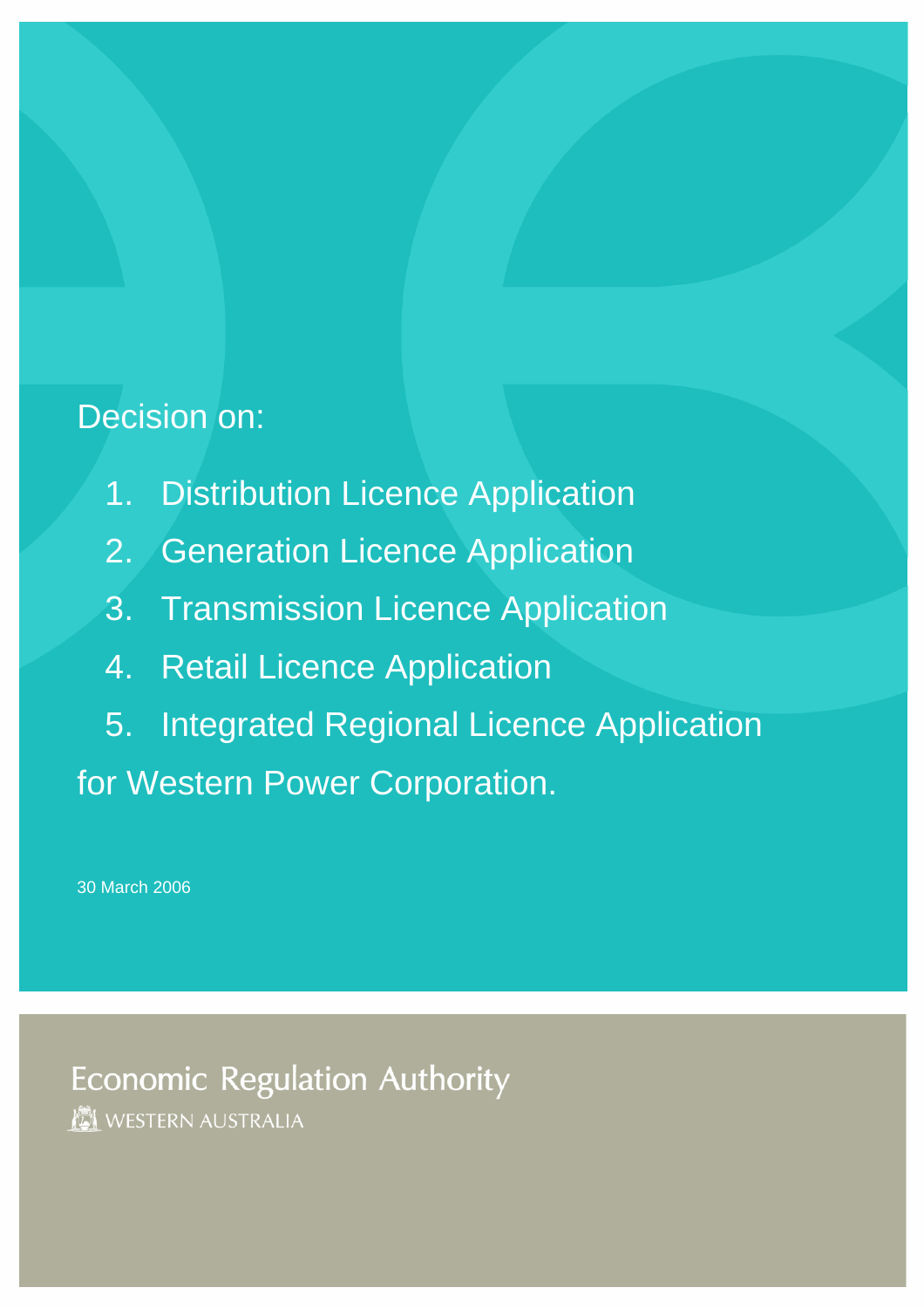**A full copy of this document is available from the Economic Regulation Authority website at [www.era.wa.gov.au](http://www.era.wa.gov.au/).** 

**For further information, contact: Mr Paul Kelly Economic Regulation Authority Perth, Western Australia Phone: (08) 9213 1900** 

## **© Economic Regulation Authority 2006**

**The copying of this document in whole or part for non-commercial purposes is permitted provided that appropriate acknowledgment is made of the Economic Regulation Authority and the State of Western Australia. Any other copying of this document is not permitted without the express written consent of the Authority.**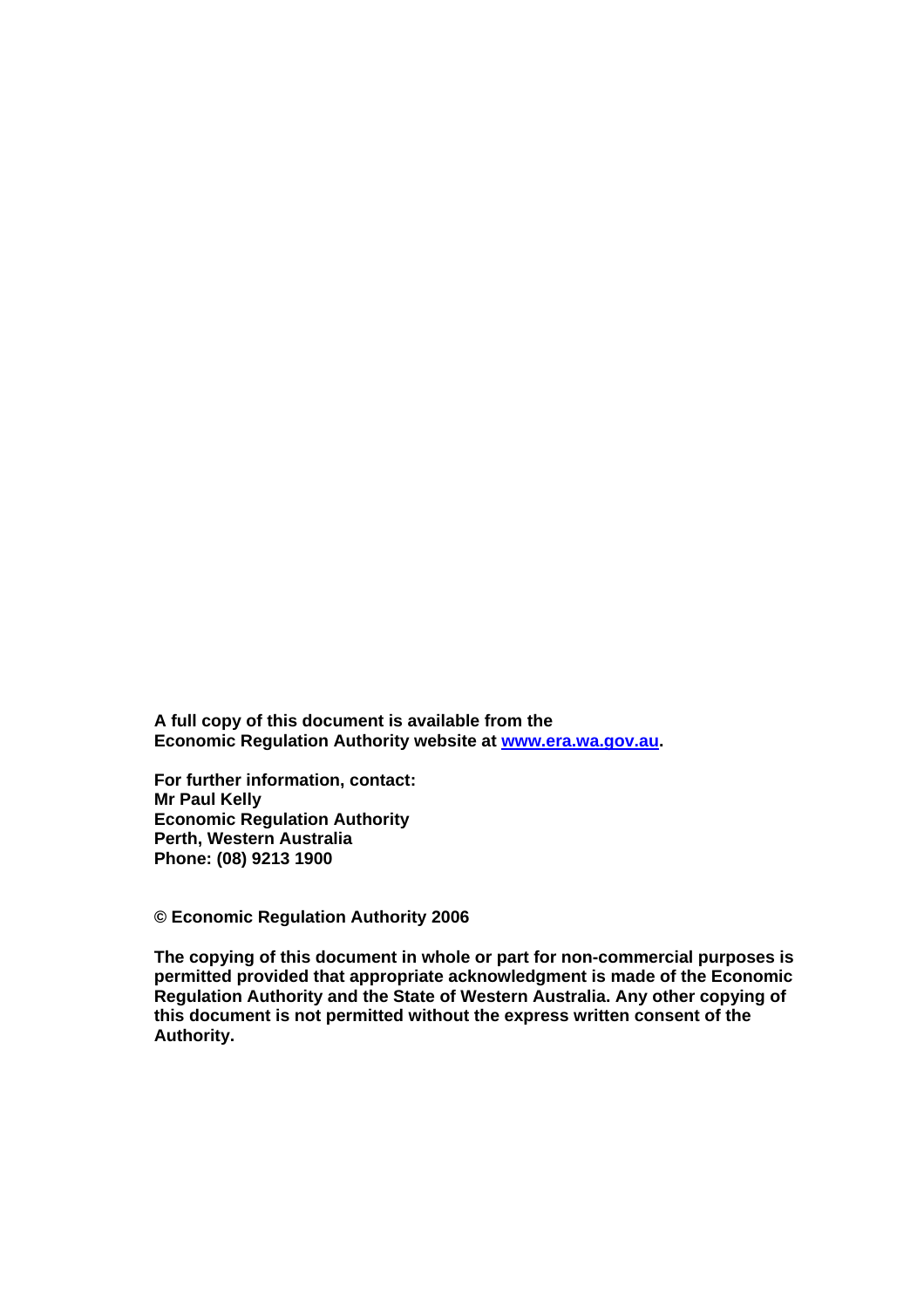## **DECISION**

- 1. On 20 December 2005, Western Power Corporation submitted an application to the Economic Regulation Authority (**Authority**) for a Distribution Licence, Generation Licence, Transmission Licence and Integrated Regional Licence for a term of 30 years and a Retail Licence for a term of 15 years (**Application**). The Application also included proposed standard form contracts to accompany the Retail Licence and Integrated Regional Licence. The proposed licence areas are located in the South West Interconnected System as well as large portions of land area in regional Western Australia.
- 2. Disaggregation of Western Power Corporation is expected to take place on 1 April 2006. At this time, a statutory Transfer Order made in accordance with section 147 of the *Electricity Corporations Act 2005* will reform Western Power into four separate business units (SBUs) being:
	- Generation: Electricity Generation Corporation (Verve Energy),
	- Networks: Electricity Networks Corporation (Western Power);
	- Retail: Electricity Retail Corporation (Synergy); and
	- Regional: Regional Power Corporation (Horizon Power) (together the **Applicant**).
- 3. The Application was made pursuant to section 10 of the *Electricity Industry Act 2004* (**Act**). The proposed standard form contracts were submitted pursuant to section 49 of the Act.
- 4. Pursuant to section 19 and section 9 of the Act and subject to, and in accordance with the terms set out in the licences, the Authority approves the grant of the following licences to the Applicant:
	- Generation Licence (for a term of 30 years);
	- Transmission Licence (for a term of 30 years);
	- Distribution Licence (for a term of 30 years);
	- Retail Licence (for a term of 15 years); and
	- Integrated Regional Licence (for a term of 30 years).

## **REASONS**

- 1. The Authority engaged 2020 Global Pty Ltd (**2020 Global**) to examine the financial capacity of the relevant SBU of the Applicant to undertake the activities authorised by each particular licence. Following the assessment 2020 Global concluded that each SBU of the Applicant has the financial resources to undertake the particular activities authorised by the Distribution Licence, Generation Licence, Transmission Licence, Retail Licence and Integrated Regional Licence under the Act.
- 2. The Authority engaged PB Associates Pty Ltd (**PB Associates**) to examine the technical capacity of the relevant SBU of the Applicant to undertake each of the activities authorised by each particular licence. Following the assessment PB Associates concluded that each SBU of the Applicant has the technical resources to undertake the particular activities authorised by the Distribution Licence,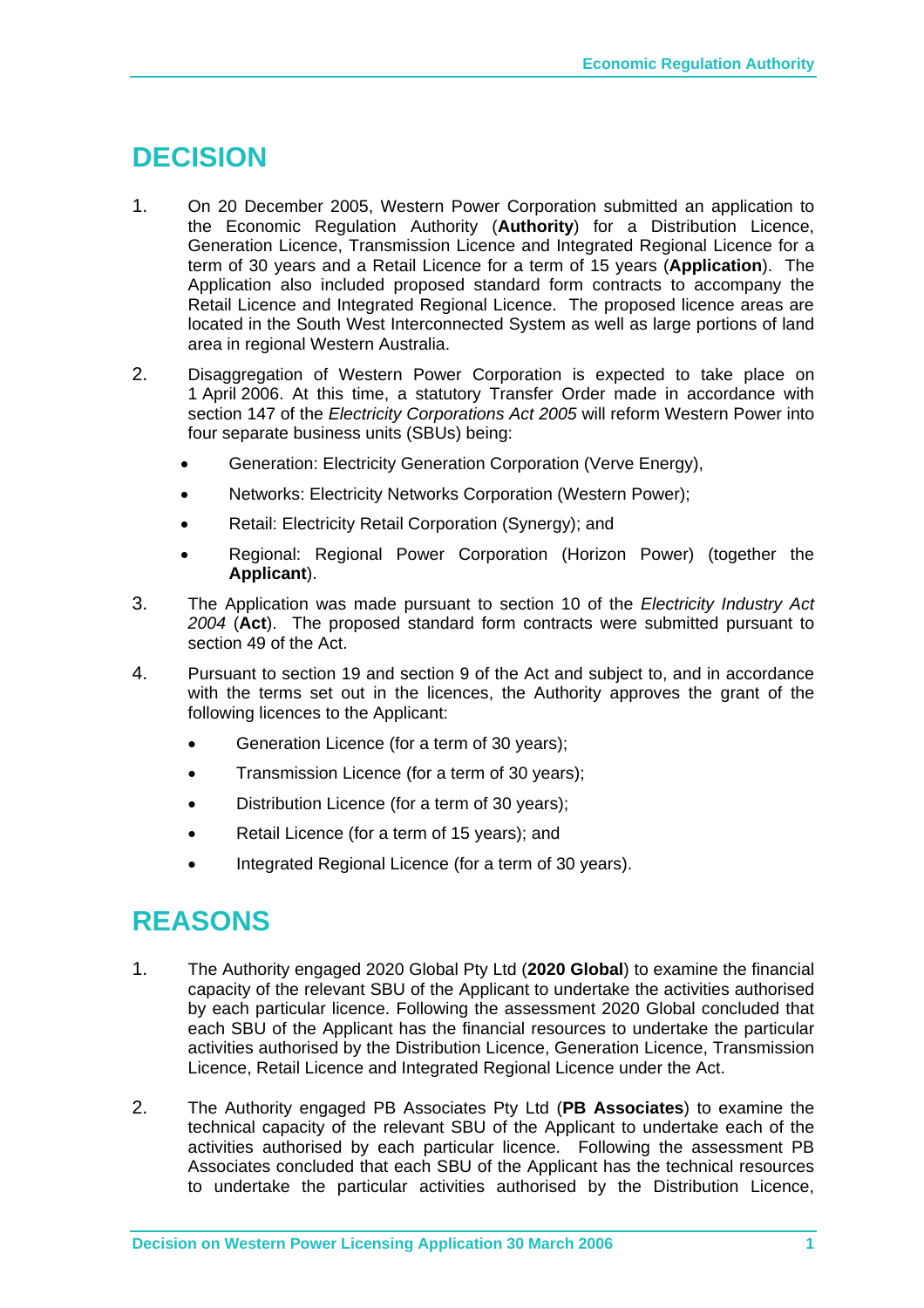Generation Licence, Transmission Licence, Retail Licence and Integrated Regional Licence under the Act.

- 3. The Authority was informed by PB Associates that Electricity Networks Corporation had entered into an arrangement with Electricity Retail Corporation for Electricity Retail Corporation to provide fault call handling arrangements for Electricity Networks Corporation. The Authority was concerned with the potential for actual or perceived anti-competitive behaviour under such an arrangement. The Authority understands that unwinding the arrangement will cause Electricity Networks Corporation significant time and expense and Electricity Networks Corporation is currently unable to perform the fault call handling arrangements.
- 4. Accordingly, the Authority has required a clause in Transmission Licence and Distribution Licence for the licensee to have a plan approved by the Authority, within 6 months from the grant of the Transmission Licence and Distribution Licence, which sets out the steps that Electricity Networks Corporation will implement to establish its own fault call handling arrangements and end the arrangement with Electricity Retail Corporation.
- 5. The Authority has considered the Application and the advisers' reports and is satisfied that the Applicant meets the requirements of section 19(1) of the Act.
- 6. Section 9 of the Act states that the Authority must not exercise a power conferred by Division 3 of the Act (General licensing provisions) unless the Authority is satisfied that it would not be contrary to the public interest to do so.
- 7. Following receipt of the Application, a notice regarding receipt of the Application was published on the Authority's website in January 2006. The Authority did not receive any objection to the grant of a Generation Licence, Transmission Licence, Distribution Licence, Retail Licence and Integrated Regional Licence to the Applicant.
- 8. In its consideration of the Application, the Authority considered the public interest, including the matters set out in section 8(5) of the Act as required by section 9(2) of the Act. The Authority is satisfied that approval of a Generation Licence, Transmission Licence, Distribution Licence, Retail Licence and Integrated Regional Licence to the Applicant would not be contrary to the public interest.
- 9. The Authority has therefore decided to grant a Generation Licence to Western Power for a term 30 years. The Authority notes that a statutory Transfer Order made in accordance with section 147 of the *Electricity Corporations Act 2005* will transfer this licence from Western Power to the Electricity Generation Corporation.
- 10. The Authority has therefore decided to grant a Transmission Licence to Western Power for a term 30 years. The Authority notes that a statutory Transfer Order made in accordance with section 147 of the *Electricity Corporations Act 2005* will transfer this licence from Western Power to the Electricity Networks Corporation.
- 11. The Authority has therefore decided to grant a Distribution Licence to Western Power for a term 30 years. The Authority notes that a statutory Transfer Order made in accordance with section 147 of the *Electricity Corporations Act 2005* will transfer this licence from Western Power to the Electricity Networks Corporation.
- 12. The Authority has therefore decided to grant a Retail Licence to Western Power for a term 15 years. The Authority notes that a statutory Transfer Order made in accordance with section 147 of the *Electricity Corporations Act 2005* will transfer this licence from Western Power to the Electricity Retail Corporation.